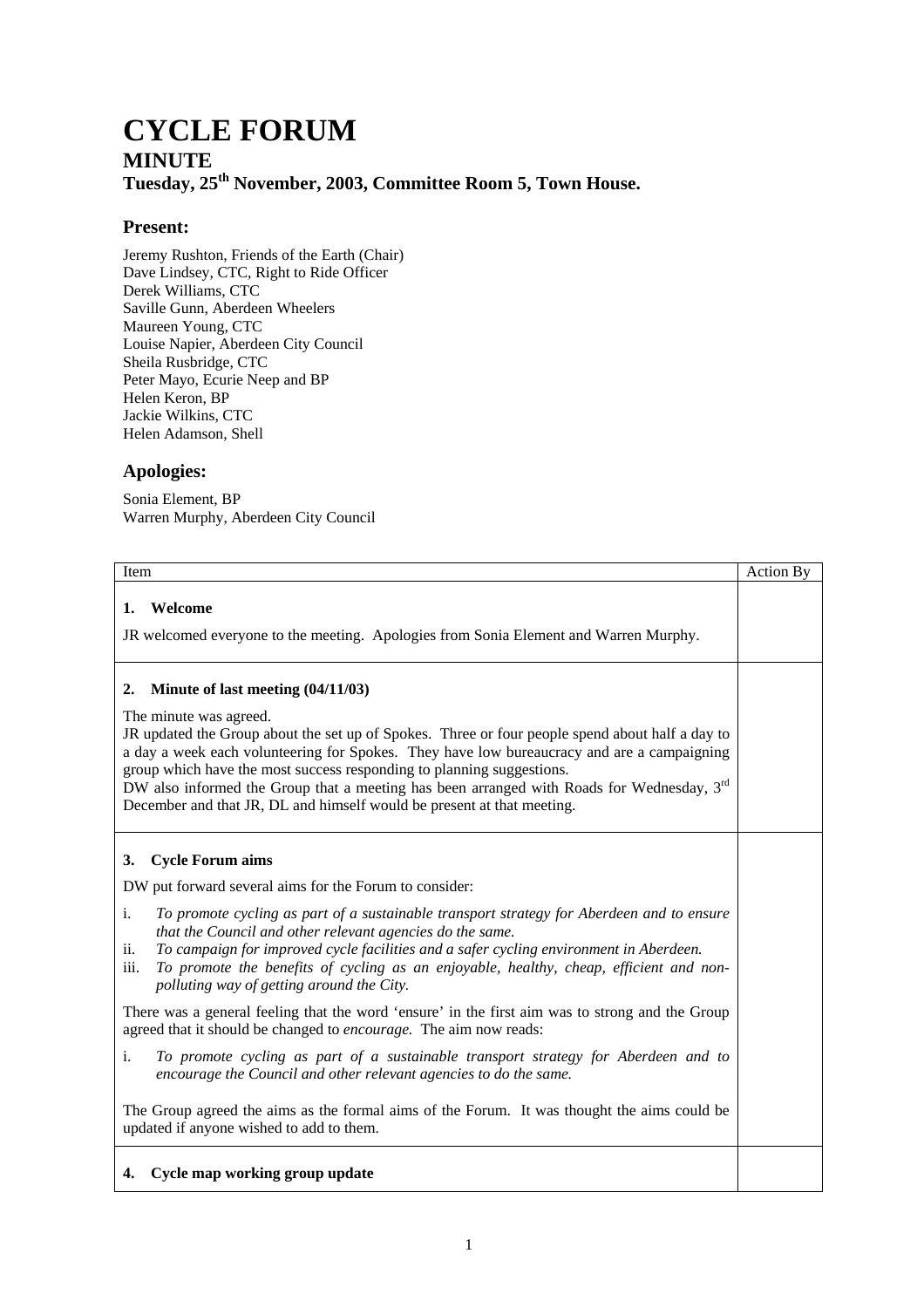| JW spoke about the two cycle map meetings that had taken place. There are still areas where                                                                                                                                                                                                                                                                                                                                                                                                                                                                                                                                                                                                                                                                                                                                                                                                                                                                                                                                                                                                                                                                                                                                                                                                                                                                                                                                                                                                                                                                                                                                                                                                                              |                         |
|--------------------------------------------------------------------------------------------------------------------------------------------------------------------------------------------------------------------------------------------------------------------------------------------------------------------------------------------------------------------------------------------------------------------------------------------------------------------------------------------------------------------------------------------------------------------------------------------------------------------------------------------------------------------------------------------------------------------------------------------------------------------------------------------------------------------------------------------------------------------------------------------------------------------------------------------------------------------------------------------------------------------------------------------------------------------------------------------------------------------------------------------------------------------------------------------------------------------------------------------------------------------------------------------------------------------------------------------------------------------------------------------------------------------------------------------------------------------------------------------------------------------------------------------------------------------------------------------------------------------------------------------------------------------------------------------------------------------------|-------------------------|
| cycling routes are missing, specifically Middlefield and Mastrick. She added that the map group<br>thought the map should be launched in June 2004 for Bike Week. January would be set aside for                                                                                                                                                                                                                                                                                                                                                                                                                                                                                                                                                                                                                                                                                                                                                                                                                                                                                                                                                                                                                                                                                                                                                                                                                                                                                                                                                                                                                                                                                                                         |                         |
| checking the routes and road testing would begin in February. Volunteers had put themselves<br>forward for the road testing – but the more that helped the better.                                                                                                                                                                                                                                                                                                                                                                                                                                                                                                                                                                                                                                                                                                                                                                                                                                                                                                                                                                                                                                                                                                                                                                                                                                                                                                                                                                                                                                                                                                                                                       |                         |
| LN gave details as to the cost of the OS base map which might be done by Lovell Johns Ltd.<br>The estimated price at this point in time for the production of an A1 size map is just under £2,500                                                                                                                                                                                                                                                                                                                                                                                                                                                                                                                                                                                                                                                                                                                                                                                                                                                                                                                                                                                                                                                                                                                                                                                                                                                                                                                                                                                                                                                                                                                        |                         |
| (includes VAT). The cost of printing is also estimated at this point in time to be £1,500 for 2000<br>maps, and then £150 for every 500 copies after that. It was suggested to LN by the Technical<br>team in City Development that 5,000 copies should be produced. This will cost another $£1,000$                                                                                                                                                                                                                                                                                                                                                                                                                                                                                                                                                                                                                                                                                                                                                                                                                                                                                                                                                                                                                                                                                                                                                                                                                                                                                                                                                                                                                     |                         |
| for 3,000 copies. The total cost for 5,000 copies of the map is therefore estimated at £5,000.<br>JR asked about colours on the map and thought that since 1 in 9 men are colour blind that the                                                                                                                                                                                                                                                                                                                                                                                                                                                                                                                                                                                                                                                                                                                                                                                                                                                                                                                                                                                                                                                                                                                                                                                                                                                                                                                                                                                                                                                                                                                          |                         |
| map would have to use patterns instead of colours. LN to ask Technical department, as well as<br>the Disability Access Officer, what is normally done in this kind of situation.                                                                                                                                                                                                                                                                                                                                                                                                                                                                                                                                                                                                                                                                                                                                                                                                                                                                                                                                                                                                                                                                                                                                                                                                                                                                                                                                                                                                                                                                                                                                         | LN                      |
| The Group also discussed sponsorship. JR commented that having a cycle map sponsored by<br>only oil companies might be imprudent. LN mentioned that David Tulett had spoken to the<br>Marine Lab and they might be willing to put forward some sponsorship money – in the region of<br>£500 – for credit and their logo on the map. Questions of how much sponsorship could come                                                                                                                                                                                                                                                                                                                                                                                                                                                                                                                                                                                                                                                                                                                                                                                                                                                                                                                                                                                                                                                                                                                                                                                                                                                                                                                                         |                         |
| from different sources were discussed and it was thought that ten sponsors for £500 would have<br>to be found, as it would be discriminatory to ask some sponsors for more money than others. HA<br>and HK to approach Shell and BP to see if any sponsorship might be forthcoming. HK also                                                                                                                                                                                                                                                                                                                                                                                                                                                                                                                                                                                                                                                                                                                                                                                                                                                                                                                                                                                                                                                                                                                                                                                                                                                                                                                                                                                                                              |                         |
| raised the issue that if the Forum were to sell the maps then bank accounts, etc. would have to be<br>set up.                                                                                                                                                                                                                                                                                                                                                                                                                                                                                                                                                                                                                                                                                                                                                                                                                                                                                                                                                                                                                                                                                                                                                                                                                                                                                                                                                                                                                                                                                                                                                                                                            | HA, HK                  |
| The Group agreed that there were too many issues regarding the maps that would need to be<br>discussed and it was decided to leave the decision of sponsorship until after Christmas. LN<br>advised that the Council would provide a 'bridging loan' for the production of the base map until<br>the question of sponsorship was decided.                                                                                                                                                                                                                                                                                                                                                                                                                                                                                                                                                                                                                                                                                                                                                                                                                                                                                                                                                                                                                                                                                                                                                                                                                                                                                                                                                                                |                         |
| <b>NESTRANS</b><br>5.                                                                                                                                                                                                                                                                                                                                                                                                                                                                                                                                                                                                                                                                                                                                                                                                                                                                                                                                                                                                                                                                                                                                                                                                                                                                                                                                                                                                                                                                                                                                                                                                                                                                                                    |                         |
| DW spoke of the NESTRANS Consultation Panel both he and DL attended the week before to<br>represent cyclists' interests on behalf of the Cycle Forum and CTC. NESTRANS is the North<br>East of Scotland Transport Partnership and consists of Aberdeen City Council, Aberdeenshire<br>Council, Aberdeen & Grampian Chamber of Commerce and Scottish Enterprise Grampian. At<br>the Consultation meeting they were informed that a windfall £1.3 million had to be spent on<br>transport in the North East before March, 2004. LN had advised that approximately £100,000<br>had been set aside (indicative only) for cycling in the North East – which will mean nearly<br>£50,000 for the City. It has been suggested that the Cycle Forum could help identify projects<br>where this money could be spent. These have to be 'quick-win' projects where no traffic orders<br>are needed as these take months to get permission for and the projects have to be invoiced by the<br>end of March. LN informed the Forum that to get permission any projects would have to go<br>through Environment & Infrastructure Committee that is meeting in January. Therefore, the<br>Forum has to make suggestions as to how this money is spent as soon as possible. The Group<br>was concerned that they did not know what would or would not require a traffic order as well as<br>the cost of various projects. LN to ask Roads and to email a list of possibilities with prices to the<br>Forum. Any responses are to be emailed to LN by Monday, 8 <sup>th</sup> December. LN to co-ordinate<br>suggestions and JR, HA, HK and DL to prioritise suggestions for Roads. This group will meet<br>the second week of December. | LN<br>JR, HA,<br>HK, DL |
| <b>Western Peripheral Route (WPR)</b><br>6.                                                                                                                                                                                                                                                                                                                                                                                                                                                                                                                                                                                                                                                                                                                                                                                                                                                                                                                                                                                                                                                                                                                                                                                                                                                                                                                                                                                                                                                                                                                                                                                                                                                                              |                         |
| LN advised the Group that the WPR would be a 'special' road and cyclists, among others, would                                                                                                                                                                                                                                                                                                                                                                                                                                                                                                                                                                                                                                                                                                                                                                                                                                                                                                                                                                                                                                                                                                                                                                                                                                                                                                                                                                                                                                                                                                                                                                                                                            |                         |
| not be allowed to use the Route (similar to the Edinburgh Bypass). This is for safety reasons as<br>the Route will be of a high quality to dual-carriageway standard with grade separated junctions.<br>This means there will be no junctions on the road, only slip lanes for vehicles to leave/ join the<br>rest of the traffic. The engineers that are designing the Route informed LN that there would be a<br>reduction of traffic on surrounding roads which cyclists would then find preferable to use. LN<br>also believed that it was entirely within the Cycle Forum's remit to object to the classification of                                                                                                                                                                                                                                                                                                                                                                                                                                                                                                                                                                                                                                                                                                                                                                                                                                                                                                                                                                                                                                                                                                |                         |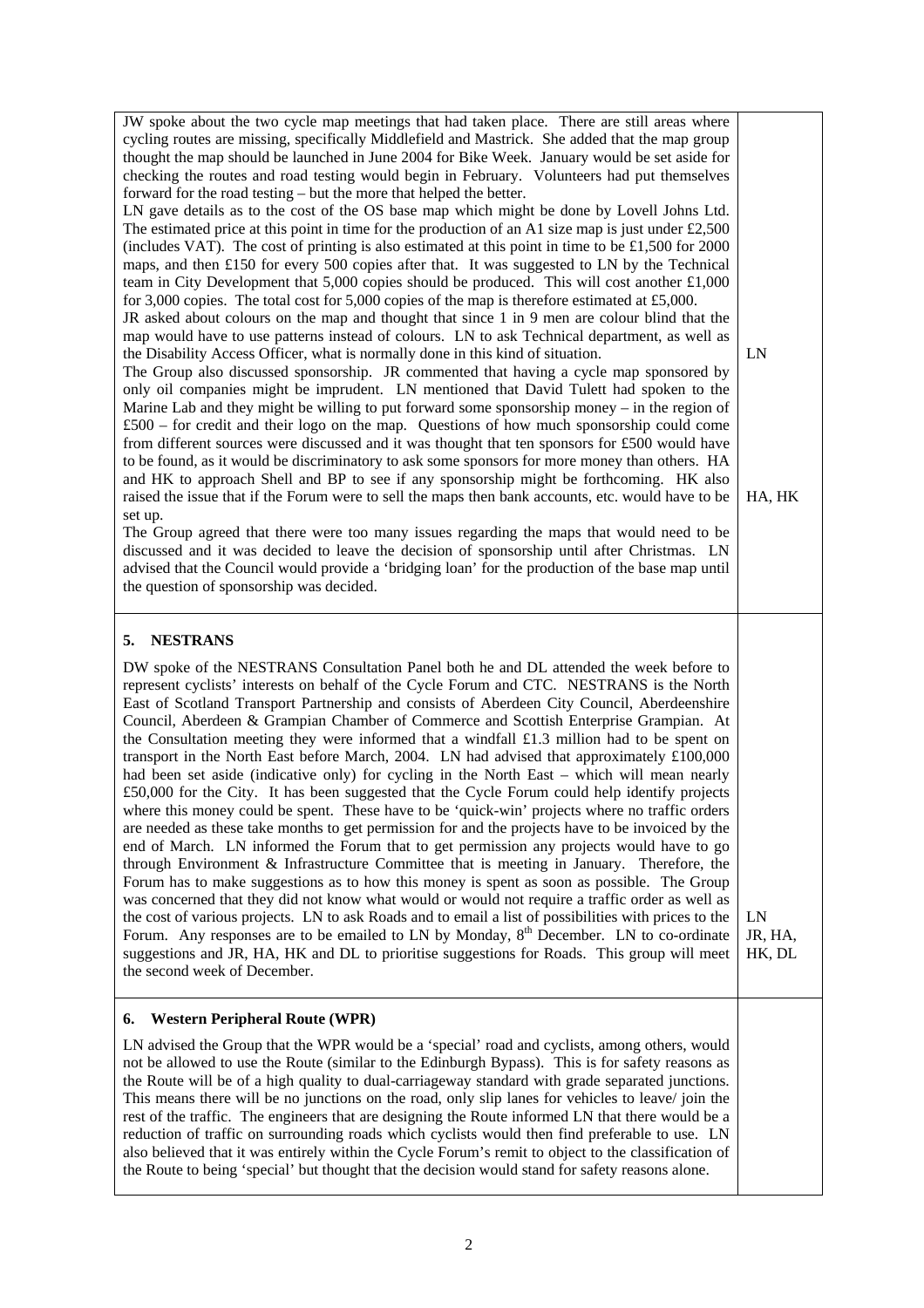| The Council is appointing a Transport Consultant to 'consult' with various groups as to the<br>design of the Route and LN believed the Cycle Forum should concentrate on where potential<br>'crossings' over the WPR could be made. Although the Forum has not been formally asked for a<br>response, LN was aware that the Consultants would need to have a response to any consultation<br>by Spring.<br>The Group looked at a map of the WPR and made suggestions as to possible under/ over passes.<br>LN to compile list and email to Forum. Suggestions could be made at any stage and the list<br>would have to be prioritised but this could be done after Christmas at the next Forum meeting. | LN |
|---------------------------------------------------------------------------------------------------------------------------------------------------------------------------------------------------------------------------------------------------------------------------------------------------------------------------------------------------------------------------------------------------------------------------------------------------------------------------------------------------------------------------------------------------------------------------------------------------------------------------------------------------------------------------------------------------------|----|
| List attached to end of minute.<br>7. Next meeting<br>The next meeting will be a map meeting at 7.30pm, Tuesday, 13 <sup>th</sup> January in the Town House.<br>The main Forum meeting will be at 7.30pm Tuesday, $27th$ January in the Town House.                                                                                                                                                                                                                                                                                                                                                                                                                                                     |    |